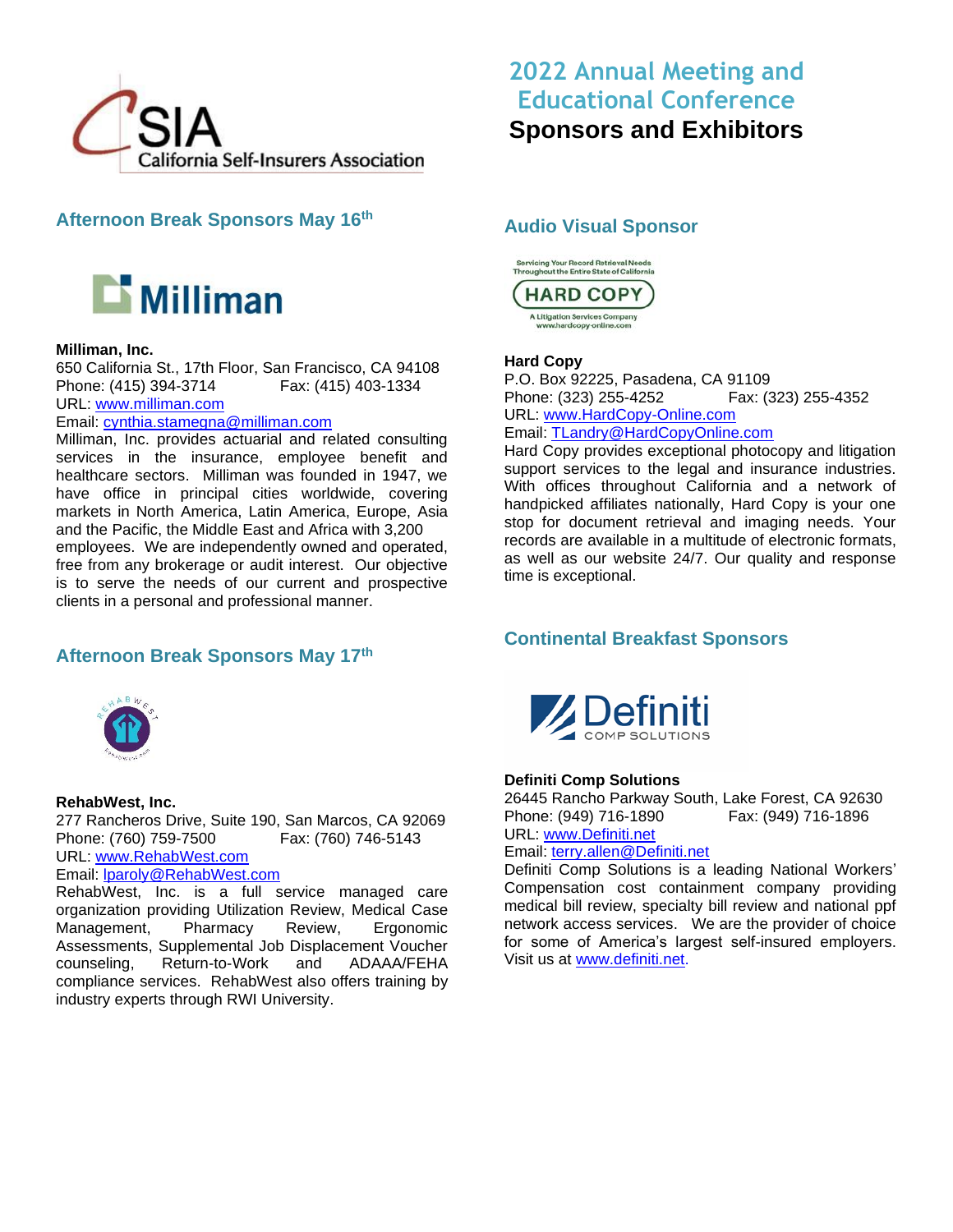



**Safety National** 1832 Schuetz Rd., St. Louis, MO 63146 Phone: (888) 995-5300 URL: [www.safetynational.com](http://www.safetynational.com/)

Email: [conferences@safetynational.com](mailto:conferences@safetynational.com)

Safety National® is a leading provider of alternative risk funding products such as excess workers' compensation, deductible casualty, loss portfolio transfers and reinsurance. The company is rated A+ (Superior), FSC XIV by A.M. Best.

Benefits of Choosing Safety National:

•Strong Financial Backing: Safety National is a member of the Tokio Marine Group. With nearly \$200 billion in assets, Tokio Marine is among the top ten insurance groups in the world and its companies are among the highest rated.

•Longevity: Policyholders need an insurance carrier that they can rely on for decades to come. In business since 1942, Safety National can assure you that we will be there when you need us.

•Customer Loyalty: Safety National averages over 90% annual retention of existing policyholders.



### **Century Pacific Medical, Inc.**

P.O. Box 4066 Seal Beach, CA 90740-8066 Phone: (949) 929-4202

URL: [https://centurypacificmedical.com](https://centurypacificmedical.com/) Email: [sales@cpmi.net](mailto:sales@cpmi.net)

Since 1993, CPMI has been an industry leader dedicated to providing a quality ancillary network and scheduling services for various-sized employers and all insurers.

The insurance industry varies greatly in each state and every client has unique and diverse requirements, obligations, and constraints. The inherent challenge becomes specializing and refining a localized but nationwide ancillary service network to best integrate with your needs. Our regional Client Services teams are dedicated to providing industry-awarded unsurpassed service.

# **2022 Annual Meeting and Educational Conference Sponsors and Exhibitors**

# **CSIA Portable Power Pack Sponsor**



# **Stander, Reubens, Thomas & Kinsey**

7250 Redwood Blvd. Suite 370, Novato, CA 94945 Phone: (415) 892-7676 Fax: (415) 892-7436 URL: [www.SRTK-Law.com](http://www.srtk-law.com/) 

Email: [mdowning@srtklaw.com](mailto:mdowning@srtklaw.com)

California's leading workers' compensation defense firm since 1979. We specialize in workers' compensation defense, subrogation arising out of industrial accidents, liability defense, and all matters related to disability retirements. Our ten offices in California can accommodate all of your workers' compensation defense needs.

# **Luncheon Sponsors**



### **Acumen Law, LLP**

4500 Park Granada, Ste. 202, Calabasas, CA 91302 Phone: (818) 945-9905 Fax: (818) 396-3142 URL: [http://acumenllp.com](http://acumenllp.com/)

Email: [referrals@acumenllp.com](mailto:referrals@acumenllp.com)

Workers' Compensation Defense firm focused on providing cost-effective legal defense. Our mission is to serve a resource to employers, TPAs, and insurance companies to mitigate costs and settle claims. What We Do

We strive to develop and maintain meaningful relationships with our clients to allow us a deeper understanding of their litigation goals.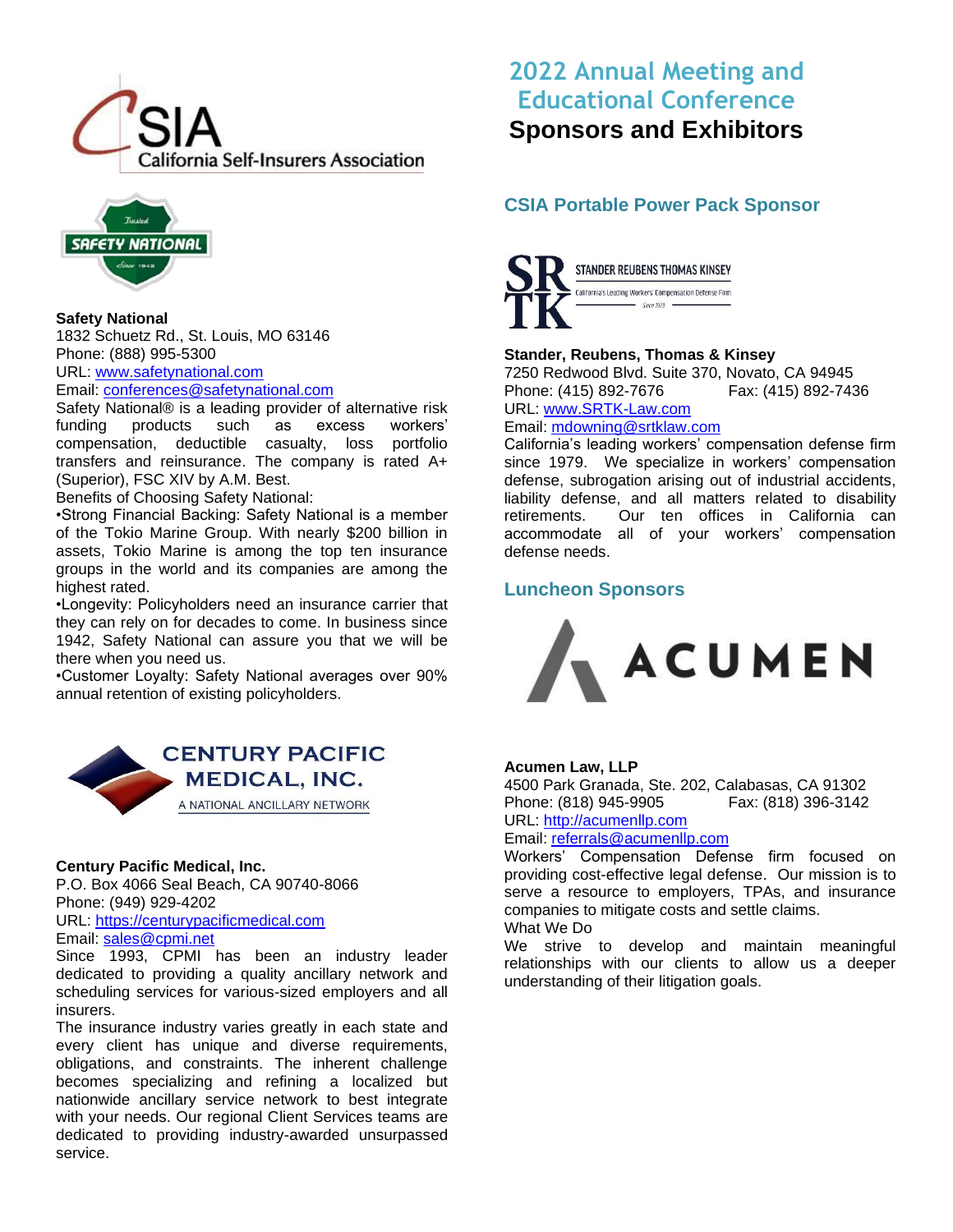



### **WorkCompCentral**

4081 Mission Oaks Blvd, Camarillo, CA 93012 Phone: (805) 484-0333 URL: [www.workcompcentral.com](http://www.workcompcentral.com/)

Email: [Kristen@workcompcentral.com](mailto:Kristen@workcompcentral.com)

WorkCompCentral is a specialty media company providing professional news, education and data content to the workers' compensation industry.

# **Morning Break Sponsors**



#### **Gale Sutow & Associates**

5836 Corporate Avenue, Ste. 210, Cypress, CA 90630 Phone: (562) 375-4353 Fax: (562) 375-4360 URL: [https://galesutow.com](https://galesutow.com/)

# Email: [scott@galesutow.com](mailto:scott@galesutow.com)

Gale, Sutow and Associates is a law firm specializing in workers' compensation defense and employment-related litigation for employers, insurers and third-party administrators throughout the State of California. In our practice, we place an emphasis on client relations and understand the importance of cost control in the management of cases prior to settlement or trial. Our attorneys are committed to recommending a legally sound resolution for each claim.

Our firm provides aggressive litigation when required, with hundreds of successful trials in cases ranging from simple issues to complicated and catastrophic claims. Many of our partners and associates regularly travel throughout the country providing lectures and seminars in best practices for claims handling and risk management for employers, insurance companies and third party administrators.



#### **Garland & Associates**

P.O. Box 802614, Valencia CA 91380 Phone: (888) 455-1600 Fax: (661) 702-0366 URL: [https://www.garlandpr.com](https://www.garlandpr.com/) Email: marlena@garlandpr.com

Garland & Associates represents a wide variety of Medical Specialists for medical legal purposes. This includes representation for medical legal evaluations, impairment evaluations and treatment cases for Workers' Compensation, fitness for duty evaluations, independent medical examinations, and expert witness testimony. The specialists are represented to all appropriate parties involved in Workers' Compensation, Human Resources, and in the Civil Liability field.

The Specialists we represent are thoroughly knowledgeable with Workers' Compensation law, and will provide timely, based on statutory requirements, medical legal reports using substantial medical evidence and evidence based medicine. Each medical legal report is fully compliant with current California statutory law of SB 863 and SB 899, AMA Guides 5th Edition for Impairment Rating, and MTUS Guidelines for evidence based medical treatment. Additionally, all specialists are encouraged to become Qualified Medical Evaluators, and each specialist is available for Agreed Medical Legal Evaluations. Garland & Associates represents the specialists to the Workers' Compensation Community, including Defense and Applicant attorneys, claims adjustors, and nurse case managers for medical legal evaluations, work related injuries and disability evaluations.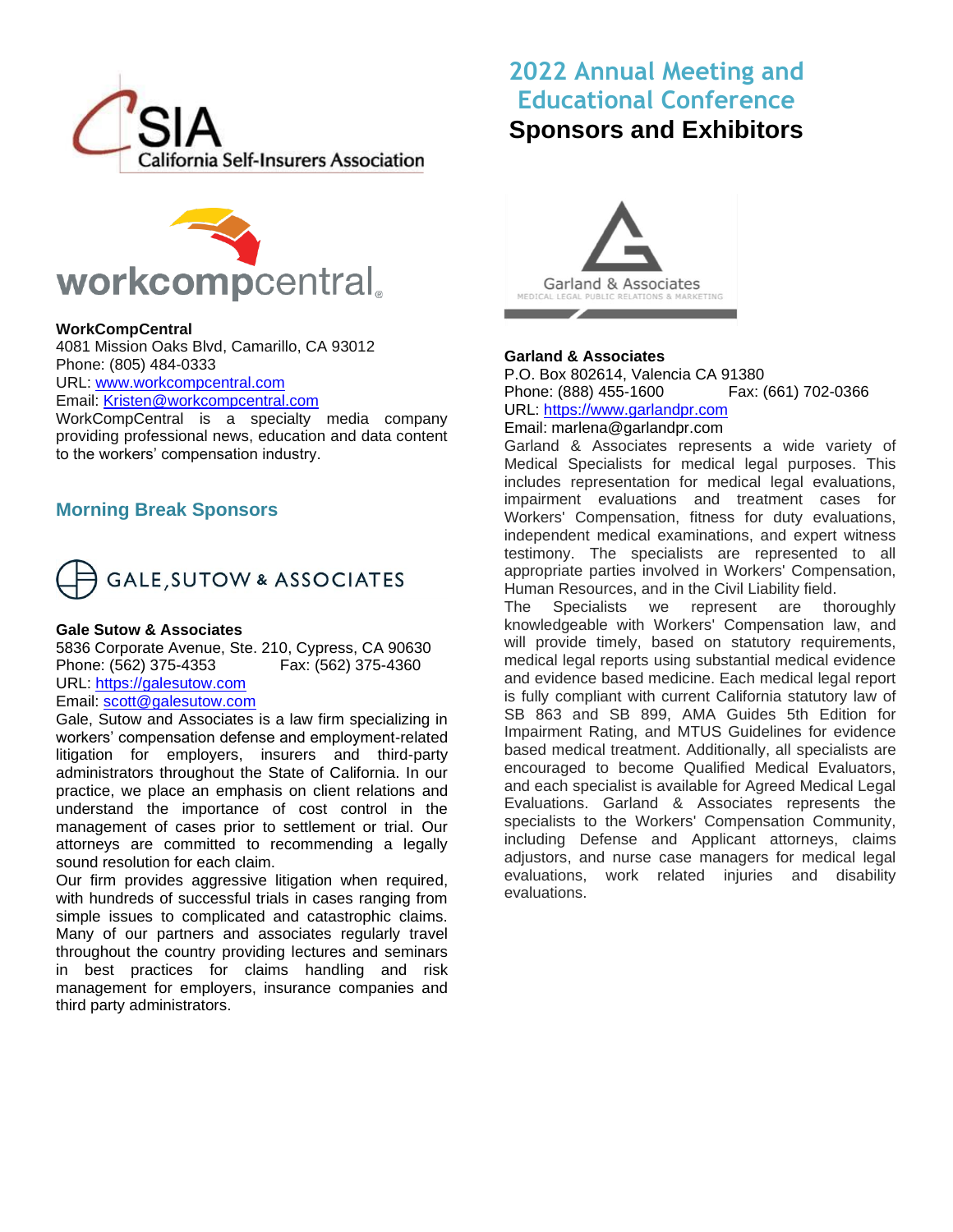

# **Neck Wallet Sponsor**



# **TRISTAR**

100 Oceangate, Suite 700, Long Beach, CA 90802 Phone: (888) 558-7478 Fax: (714) 571-1844 URL: [www.tristargroup.net](http://www.tristargroup.net/) Email: [info@tristargroup.net](mailto:info@tristargroup.net)

As the largest independently owned P&C claims administrator, TRISTAR provides self-insured entities with the best third-party administration services. For 30 years, our claims management, managed care and benefit administration services have set the standard. TRISTAR – transforming risk into opportunity.

# **Networking Reception Sponsors**



### **Self-Insurers' Security Fund**

555 12th Street, Suite 680, Oakland, CA 94607 Phone: (510) 879-6035 Fax: (510) 879-7709 URL: [www.securityfund.org](http://www.securityfund.org/)

Email: office [assistant@securityfund.org](mailto:assistant@securityfund.org)

Established by Labor Code Section 3742 on July 6, 1984 by the California State Legislature, the Self-Insurers' Security Fund is a non-profit organization responsible for managing the collective liabilities of workers' compensation claims arising when former self-insured private companies operating in California become insolvent. The Legislature created the Fund in order to ensure the continuity of workers' compensation benefits of self-insured companies that have defaulted on their workers' compensation obligations – usually due to bankruptcy.

Our official mission: "To provide continuity of workers' compensation benefits to injured workers of insolvent, private self-insured companies at the lowest overall longterm cost, equitably distributed to the self-insurance community."



# **Copy Quest Legal Services, Inc.**

PO Box 4886, Covina, CA 91723 Phone: (877) 930-1391 Fax: (877) 930-1395 URL: [www.copyquest.com](http://www.copyquest.com/) Email: [dgalluppi@copyquestinc.com](mailto:dgalluppi@copyquestinc.com)

For over 35 years, Copy Quest Legal Services, Inc. has remained an industry leader in insurance, legal and third-party document retrieval. We understand price without performance holds no value. We are confident we can save you money while providing excellent service.

Copy Quest Legal Services, Inc. was founded in 1995 by Frank Galluppi, Dana Galluppi and Anthony Galluppi. Prior to 1995, its founding partners began their careers in the Workers' Compensation, Third Party Liability, and legal industries. Their combined years of work experience and thorough knowledge of the industries offer a unique and value-added advantage in the discovery, document retrieval and document imaging process. As an industry preferred copy service, COPY QUEST is an industry leader for over 40 years.

COPY QUEST's primary goal is to assist customers in reducing the cost of discovery and medical history of a claim. Clients are able to reduce labor, mail, courier, photocopying, and document storage costs by utilizing a custom designed containment program to fit their fiscal needs.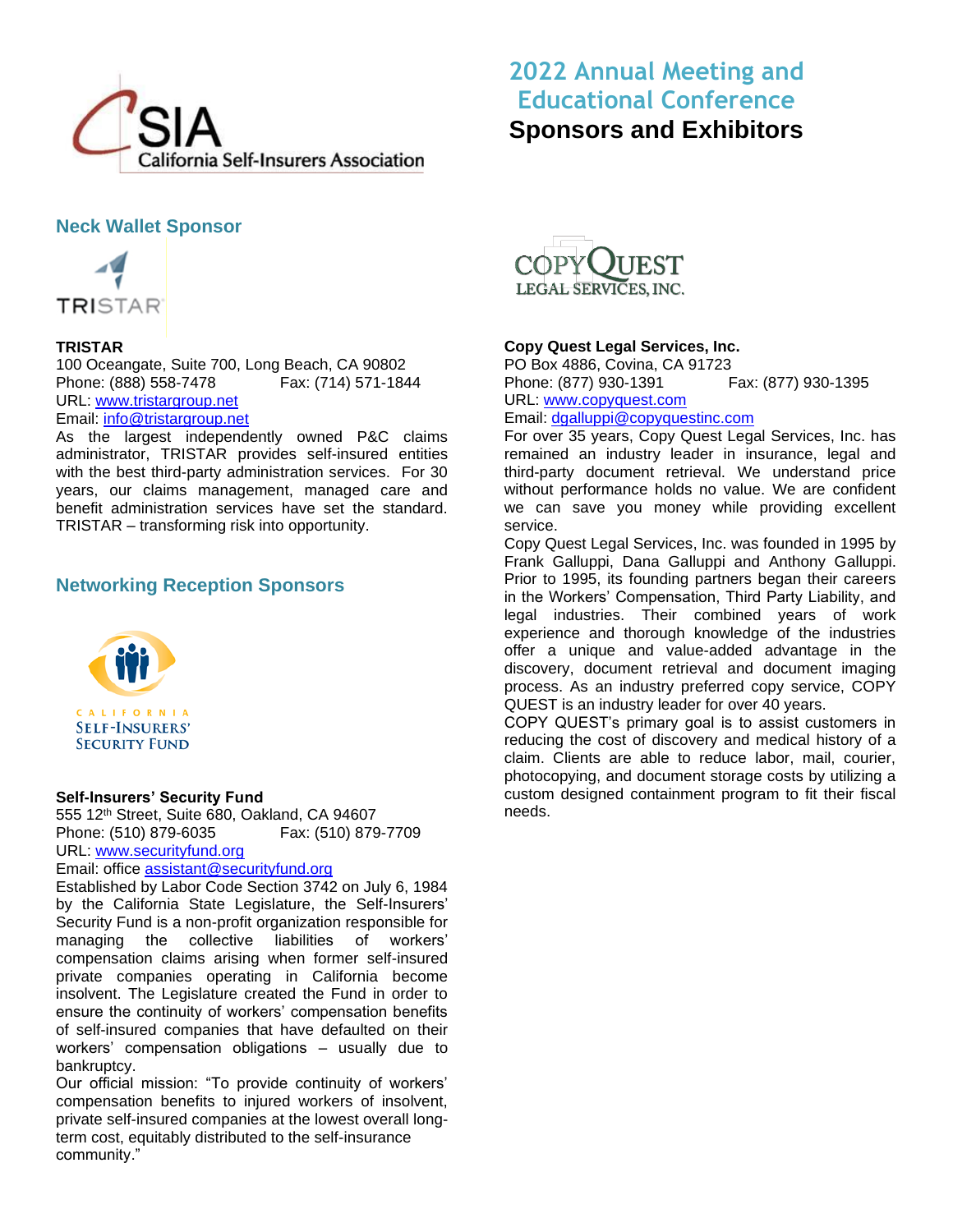

# **Tote Bag Sponsor**



# **Intercare Holdings Insurance Services**

6020 West Oaks Blvd. Suite 100, Rocklin, CA 95765 Phone: (800) 771-5454 Fax: (916) 781-5781 URL: www.intercareins.com

Email: [ghubbard@intercareins.com](mailto:ghubbard@intercareins.com)

Intercare Holdings Insurance Services, headquartered in Roseville, CA, provides superior quality, customized liability and workers' compensation claims management, and managed care services.

The privately held company, founded in 1994, has achieved impressive growth, with a current staff of over 300 employees. Since its founding, Intercare has

become a multi state provider of Risk Management solutions for Workers' Compensation and Liability programs. Intercare's client base has expanded rapidly to include self-insured programs, self-insured groups, JPA's, insurance carriers, and captive programs in the Public and private sector.

# **Notepad Sponsor**



### **Laughlin, Falbo, Levy & Moresi LLP**

1001 Galaxy Way, Suite 200, Concord, CA 94520 Phone: (925) 499-4999 Fax: (925) 348-9710 URL: [https://www.lflm.com](https://www.lflm.com/)

Email: [hbrandecker@lflm.com](mailto:hbrandecker@lflm.com)

At Laughlin, Falbo, Levy & Moresi LLP, our litigators offer the personal attention and aggressive approach necessary to effectively represent our clients in today's challenging environment. We have extensive experience representing insurance companies, public entities, third party administrators, and employers. While our primary focus is California workers' compensation defense, we have supplemented this practice to benefit our clients. Today, we also provide expertise in the fields compatible with and complementary to the defense of workers' compensation matters.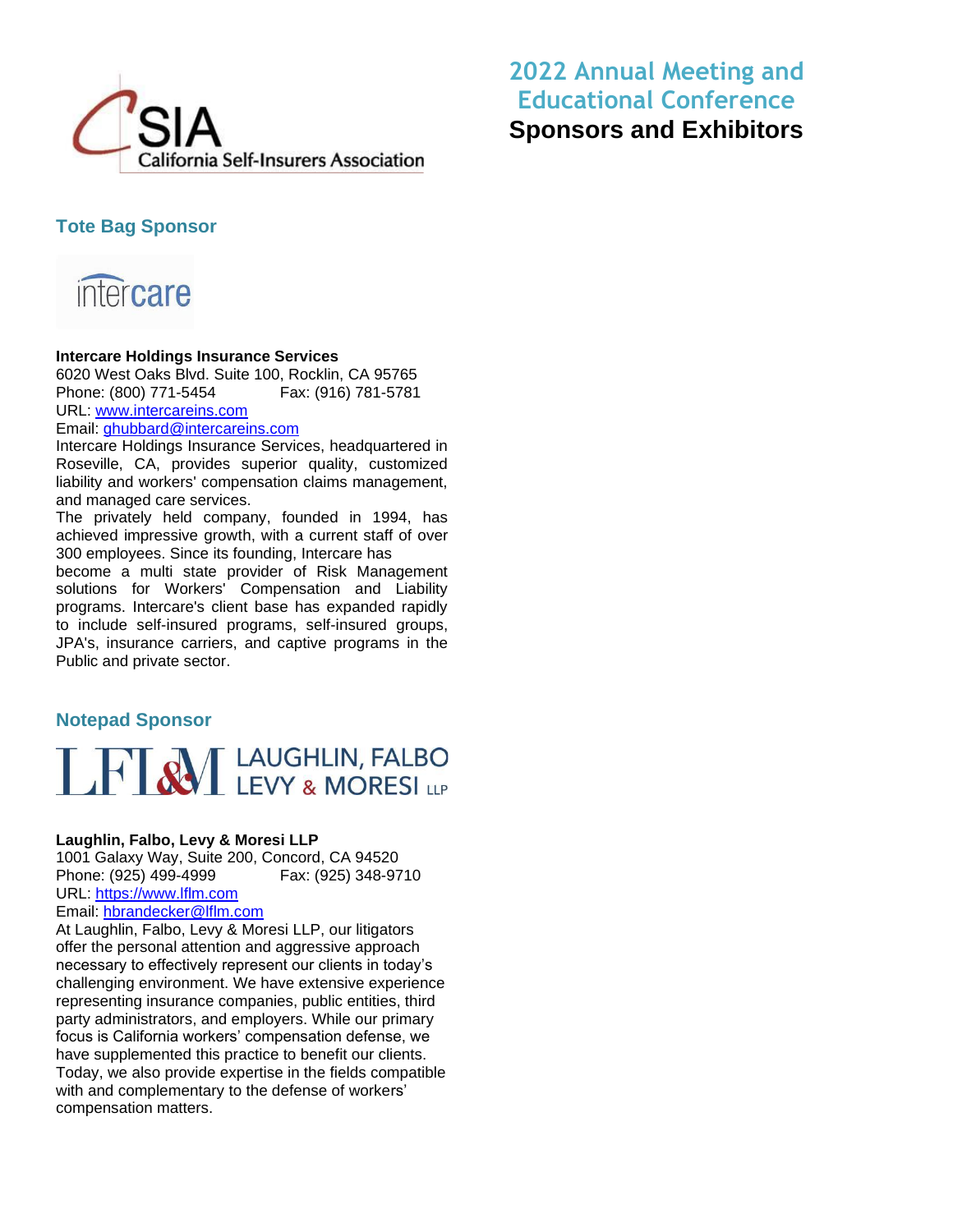

# **Our Exhibitors**

### **Acclimation Insurance Management Services (AIMS)**

P.O. Box 269120, Sacramento, CA 95827 Phone: (800) 444-6157 Fax: (916) 563-1919 URL: [http://www.aims4claims.com](http://www.aims4claims.com/) Email: [Lplescia@aims4claims.com](mailto:Lplescia@aims4claims.com)

For nearly four decades, Acclamation Insurance Management Services (AIMS) has provided high-quality customized third-party administration of workers'

compensation and liability claims for self-insured private and public entities throughout the Western United States and Hawaii. Since our founding in 1973, we have made it a part of our mission to listen to our clients and tailor our services to their special requirements. Through this collaborative process, we design our clients' programs to match their objectives, management philosophies, and workplace needs.

### **Advanced Hearing Providers**

18801 SW Martinazzi, Tualatin, OR 97062 Phone: (800) 598-5300 Fax: (503) 210-9244 URL: [www.yourhearingprovider.com](http://www.yourhearingprovider.com/) Email: [info@yourhearingprovider.com](mailto:info@yourhearingprovider.com)

Advanced Hearing Providers is a network of 6,500 audiology and hearing aid network locations delivering maximum cost containment with all-inclusive audiology and hearing aid claim management services.

### **Allied Universal Compliance and Investigations**

910 Paverstone Drive, Raleigh, NC 27615 Phone: (800) 927-0456 URL: [https://www.aus.com](https://www.aus.com/) Email: [cni.marketing@aus.com](mailto:cni.marketing@aus.com)

Allied Universal® Compliance and Investigations has been focused on insurance risk and fraud for more than 30 years. We recognize the need for comprehensive insurance claim solutions that provide necessary information to quickly fast-track claims resulting in faster closure and further investigating suspicious claims for lost dollar control. Our clients rely on our best-in-class investigations for immediate access to critical data across all major lines of coverage — property, casualty, workers' compensation, and auto/general liability, and more.

### **Ametros Financial**

P.O. Box 827, Burlington, MA 01803 Phone: (877) 905-7322 URL: [www.ametroscards.com](http://www.ametroscards.com/)  Email: [dwilson@](mailto:Kenny.L.Leonard@kp.org)ametroscards.com

Ametros is changing the way injured workers navigate healthcare by providing them with post—settlement medical management tools for their settlement funds. Ametros helps drive more settlements and save money by working closely with injured workers, insurers, employers, attorney and Medicare.

### **Arcadia Settlements Group**

1012 W. Beverly Blvd, #986, Montebello, CA 90640 Phone: (323) 887-9200 Fax: (323) 887-9220 URL: [www.teamarcadia.com](http://www.teamarcadia.com/) Email: [aviera@teamarcadia.com](mailto:aviera@teamarcadia.com)

At Arcadia, we help resolve conflicts, reduce litigation expenses and create long-term financial security for people involved in personal injury claims through our settlement consulting services.

We have a rich history as the oldest structured settlements firm in the world. In our more than 45 years in business, we have used our skill and knowledge, innovative products and unparalleled caring service to help settle over 325,000 claims involving structured settlement funding of over \$40 billion. We have positively impacted hundreds of thousands of lives by providing security and closure. You can find us nearby, with more than 160 experienced settlement professionals across 50 offices in the United States and Canada.

### **Arcuity ai, Inc.**

2255 Business Way, Riverside, CA 92501 Phone: (626) 606-0900

# URL: [https://www.arcuity.com](https://www.arcuity.com/)

Email: [jlopez@arcuityai.com](mailto:jlopez@arcuityai.com)

Arcuity delivers powerful record retrieval & review

Activate seamless and authenticated record retrieval and full-case document conceptual search while reducing duplicate records and costs. Don't settle for what's available now, allow us to open the door to a new innovation in document retrieval and review.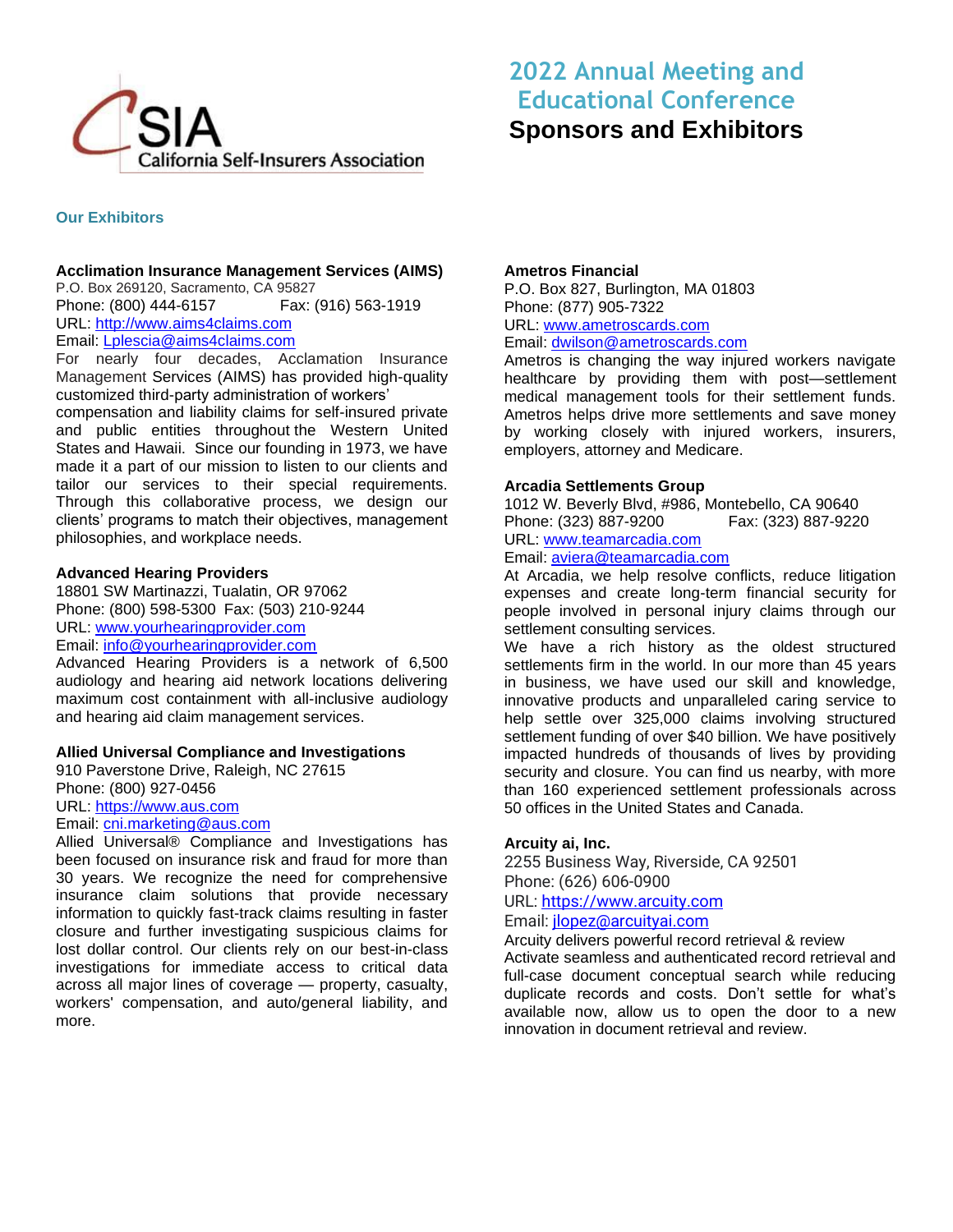

# **Centre for Neuro Skills**

2200 Powell St Suite 600, Emeryville, CA 94608 Phone: (510) 318-8600 URL: [https://www.neuroskills.com](https://www.neuroskills.com/)

Email: [cns@neuroskills.com](mailto:cns@neuroskills.com)

Centre for Neuro Skills was created out of compassion and necessity. In 1972, a devastating brain injury left 21 year-old Steve Ashley completely disabled. Conventional medicine and available long-term care gave Steve no hope for regaining independence.

Steve was the first CNS patient and the brother of Dr. Mark Ashley, CNS founder and CEO. Steve's journey became the model for CNS' philosophy and practice. Our core belief is that people recovering from brain injuries should be treated with respect and dignity. Not every patient will regain the same level of function, but CNS is the place where individuals are rehabilitated to their fullest potential and given back a measure of control over their world.

Steve's life post rehabilitation speaks to the power of Dr. Ashley's vision. He found a new life. His ability to speak, operate a wheelchair, and live independently was restored. He even got married. At CNS, every patient is a Steve Ashley. Our bias for action is to return patients to the highest level of independence possible.

### **ClaimLogix**

530 South Lake Ave. Suite 727, Pasadena, CA 91101 Phone: (844) 425-2465 Fax: (844) 425-2645 URL: [www.claimlogix.com](http://www.claimlogix.com/)

#### Email: [jcountway@claimlogix.com](mailto:jcountway@claimlogix.com)

ClaimLogix is a Consultant Team that specializes in Lien Resolution services specific to reducing overall litigation expense and moving claims inventory to complete closure.

Our Consultant Team brings over 50 years of experience specific to Workers' Compensation, Group Health, and Liability Insurance. With today's burden in managing claims, our goal is to help move litigated claims to complete closure. From the front end work of document management, to claim audits identifying fraudulent billing, to successfully negotiating abusive medical charges on the claim, ClaimLogix can expedite closures by becoming an extension of the claims handling process; to help completely close inventory of claims and improve outcomes.

# **2022 Annual Meeting and Educational Conference Sponsors and Exhibitors**

# **Continuity Care Home Nurses**

12722 Riverside Drive, #108, North Hollywood, CA 91607

Phone: (818) 753-5106 Fax: (818) 753-0103 URL: [http://www.cchomenurses.com](http://www.cchomenurses.com/)

# Email: [Maryanne.sawoski15@gmail.com](mailto:Maryanne.sawoski15@gmail.com)

Continuity Care Home Nurses is a licensed, state-of-theart home health agency consisting of a multi-disciplinary team of health care professionals that are dedicated to the patient care philosophy of "continuity of care." Our personalized service, knowledgeable staff, and close monitoring of services provided create a warm, supportive, and caring environment for patients as well as family members. Discriminating people who expect an exceptional level of quality care will appreciate the services of Continuity Care Home Nurses.

# **D'ANDRE LAW, LLP**

1600 Broadway Suite 300, Oakland, CA 94612<br>Phone: (800) 600-5704 Fax: (510) 251-1144 Phone: (800) 600-5704 URL: [www.dandrelaw.com](http://www.dandrelaw.com/)

### Email: [groraback@dandrelaw.com](mailto:groraback@dandrelaw.com)

Founded in 1970 as the Law Offices of Joseph J. D'Andre, the partnership of D'Andre, Peterson, Bobus & Rosenberg provides a full range of litigation services to clients throughout Northern and Southern California, from offices located in Oakland, San Jose, Sacramento, and Los Angeles. The partnership specializes in the defense of employers and insurance companies in workers' compensation cases. In addition to handling all aspects of workers' compensation defense and related matters, the firm offers services in subrogation, discrimination, public agency retirement law, workers' compensation fraud and compliance with the Americans With Disabilities Act.

### **EK Health Services, Inc.**

992 South DeAnza Boulevard, Suite 101, San Jose, CA 95129

Phone: (877) 861-1595 Fax: (408) 973-2508 URL: [www.EKHealth.com](http://www.ekhealth.com/)

# Email: [Info@EKHealth.com](mailto:Info@EKHealth.com)

EK Health offers expertise in comprehensive Case Management, Utilization Review, Medical Bill

Management, Medical Provider Network solutions, strategic ad-hoc program elements and technological innovation that is unmatched in the managed care industry.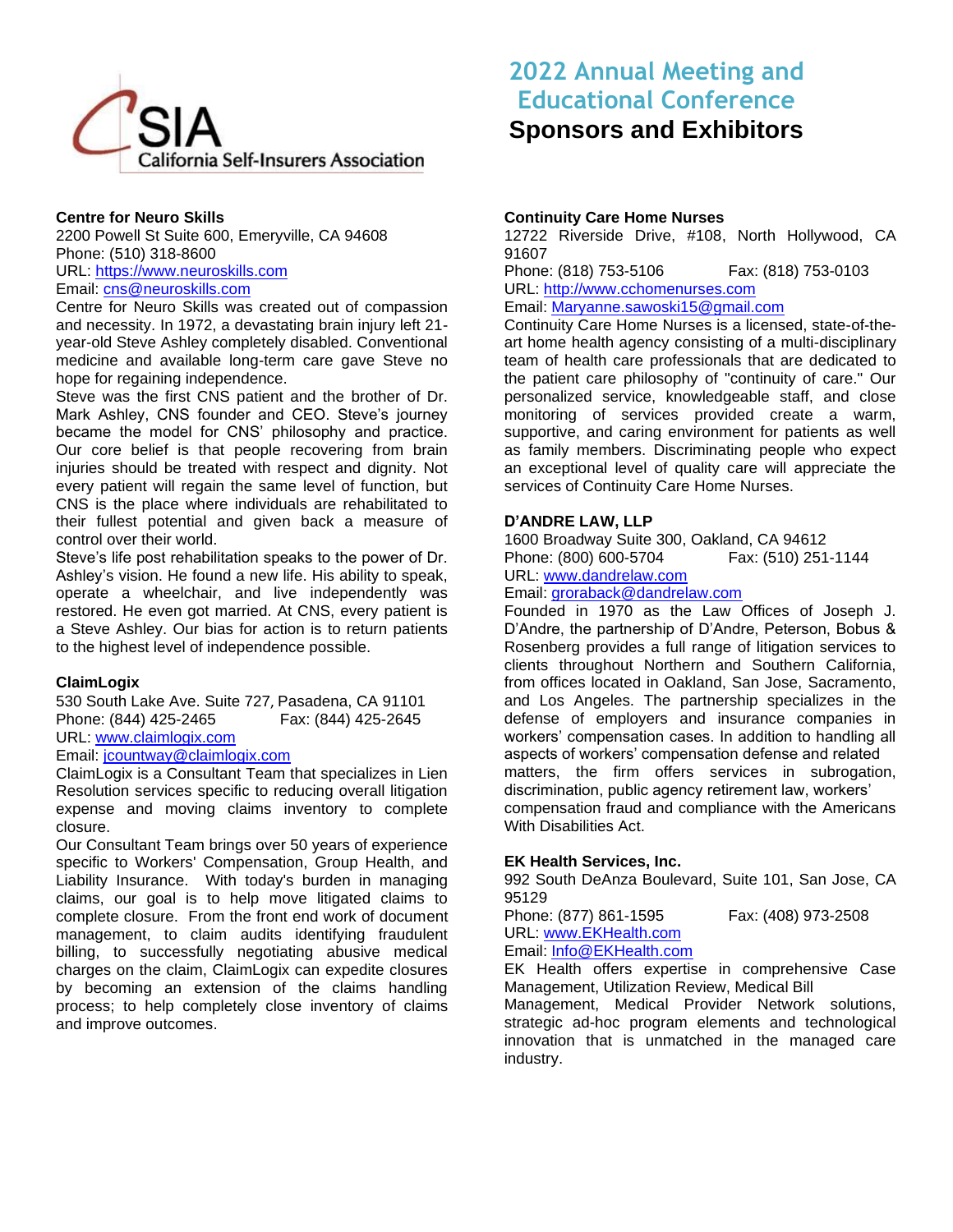

### **Gradient A.I.**

321 Summer St, Floor 6, Boston MA 02210 Phone: (888) 958-5846 URL: [https://www.gradientai.com](https://www.gradientai.com/)

Email: [info@gradientai.com](mailto:info@gradientai.com)

Gradient A.I. provides artificial intelligence-driven SaaS solutions exclusively for the insurance industry. We can improve your company's underwriting by helping you more accurately identify the risks inherent in new and renewal applications, and we can improve your claims management by helping you more accurately identify the claims that pose the most risk.

### **Hallett Emerick Wells & Sareen**

23622 Calabasas Road, Calabasas, CA 91302 Phone: (818) 348-8366 Fax: (818) 348-7780 URL: [www.hmplc.com](http://www.hmplc.com/)

# Email: [cls@hmplc.com](mailto:cls@hmplc.com)

For over 30 years, The Law Offices of Hallett, Emerick, Wells & Sareen, Professional Law Corporation has been the leader in providing quality cost-effective legal representation. Our practice is limited to defense representation on workers' compensation cases, with our attorneys handling issues such as:

- Regular case-in-chief cases,
- Medical treatment lien disputes,
- Labor Code Section 132a allegations,
- Serious & Willful allegations, and
- Residential Employee cases.

Our firm has achieved the highest possible rating ("A.V.") in Martindale-Hubbell's Law Directory, and are listed in Martindale-Hubbell's Bar Register of Preeminent Lawyers. The insurance industry has also recognized our expertise with the Insurance Education Association utilizing our attorneys for many years as Instructors in the many areas of Workers' Compensation.

### **HOMELINK**

1111 W. San Marnan Drive, Waterloo, IA 50704 Phone: (800) 482-1993 URL: [https://www.vgmhomelink.com](https://www.vgmhomelink.com/) Email: [teri.smith@vgm.com](mailto:teri.smith@vgm.com)

An idea in the mind of a visionary with a simple

philosophy: coordinate outstanding home health care services for people to recover and experience a higher quality of life. Founder, Van G. Miller, understood that community-based HME providers, while often overlooked in the health care industry, were key to achieving this vision.

In 1986, Van developed a solution to help communitybased providers compete with the larger, national HME providers. He created a buying group – The VGM Group – devoted to providing access to key manufacturers and

# **2022 Annual Meeting and Educational Conference Sponsors and Exhibitors**

discount prices for independent businesses in the HME industry.

HOMELINK's 500+ employee owners connect over 1,200 payers. These payers are connected to more than 36,000 core providers and an additional 72,000 community-based providers in our database, giving the highest quality of care to more than 30 million covered lives.

### **Ingber & Weinberg, LLP**

20335 Ventura Blvd #418, Woodland Hills, CA 91364 Phone: (818) 539-7500

URL: [https://icomplaw.com](https://icomplaw.com/) Email: [maritza@icomplaw.com](mailto:maritza@icomplaw.com)

Ingber & Weinberg, LLP is a team of attorneys, claims experts, litigators and teachers, specializing in the field of workers' compensation defense. The firm focuses on providing education, counseling and litigation support to self-insured, insured and public entity employers. Founded in 2013 in Woodland Hills, California by Corey Ingber and Clifford Weinberg in an effort to address a need for a strong and poignant workers' compensation

### **Innovative Claim Solutions**

defense firm in the Los Angeles area.

2430 Camino Ramon STE 200, San Ramon, CA 94583 Phone: (925) 327-8050

### URL: [https://ics-claims.com](https://ics-claims.com/)

# Email: [dgreco@ics-claims.com](mailto:dgreco@ics-claims.com)

During the past twenty years, ICS has demonstrated its ability to provide a superior claim product and solve client workers' compensation problems by developing unique and creative customized programs. We strive to provide our clients with a unified claims management program that keeps pace with California workers' compensation claims administration's increasingly complex nature.

### **Intelligent Medical Solutions, Inc.**

1 Spectrum Pointe Dr., Suite 140, Lake Forest, CA 92630

Phone: (949) 465-7080

# URL: [http://imscc.com](http://imscc.com/)

# Email: [info@imsbillreview.com](mailto:info@imsbillreview.com)

Intelligent Medical Solutions, Inc. (IMS) is a national bill review company that specializes in providing software and service solutions for insurance companies and selfinsured entities.

IMS represents the culmination of over 60 years of experience within the cost containment industry. In that time, we have worked with the largest insurance companies, directed operational divisions with hundreds of employees, and designed the most complex software engines. Intelligent Medical Solutions (IMS) has the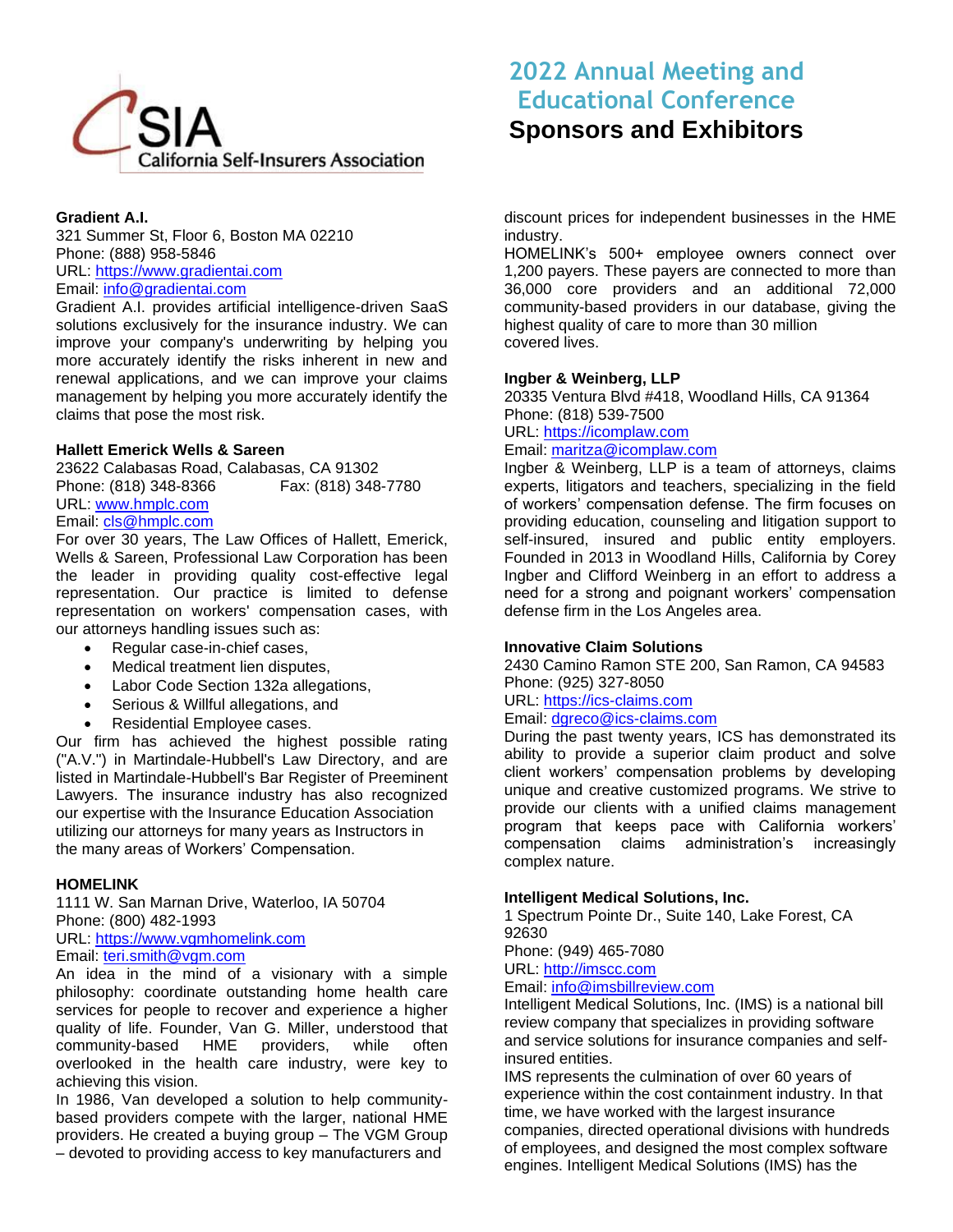

Expertise, Technology, and Customer Service to empower your Bill Review Management Program. Staffed with Expertly trained Bill review veterans, IMS's workflow management leverages our staff's vast experience to correctly and efficiently review every bill that we process. IMS knows that today's savvy insurance payers are demanding more than just a standard solution. You want to effectively manage your cost containment program and have a partner to stand beside you at the forefront of change. You also want maximum production efficiency and savings without jeopardizing accuracy and professionalism. You want solutions personalized to meet your individual needs.

### **ISYS Solutions, Inc.**

2601 Saturn Street, Suite 300, Brea, CA 92821 Phone: (800) 992-8100 Fax: (877) 992-0191 URL: [www.ISYSCM.com](http://www.isyscm.com/)

# Email: [Kerry.Hennessy@ISYSCM.com](mailto:Kerry.Hennessy@ISYSCM.com)

ISYS provides high quality, timely and cost effective nurse case management services in California, Nevada and Arizona. Our RN's are highly experienced and credentialed, specializing in catastrophic and otherwise difficult claims. ISYS also provides Job Analyses, Ergonomic Evaluations, Life Care Plans and Educational Seminars.

# **IW Care Connection**

13715 Burbank Blvd., Sherman Oaks, CA 91406 Phone: (818) 789-2273 Fax: 818-561-2355 URL: [https://iwcareconnection.com](https://iwcareconnection.com/) Email: [info@iwcareconnection.com](mailto:info@iwcareconnection.com)

Established in 2001 under the name of Care Connection, Inc., In January 2011, the organization changed its officers and name to IW Care Connection, Inc. (IWCC). In May 2013, IWCC was certified as a Women's Business Enterprise (WBE) and a Small Business Enterprise (SBE) by the Los Angeles County Metropolitan Transportation Authority (MTA).

IWCC's registered nurses and certified case managers are knowledgeable in all aspects of workers' compensation and the majority of them are bilingual in Spanish. The IWCC team has extensive experience working with insurance companies, self-insured employers, third party administrators, applicant attorneys, and defense attorneys. The Nurse Case Manager handles all necessary tasks needing to be accomplished and reports back to all parties.

# **2022 Annual Meeting and Educational Conference Sponsors and Exhibitors**

# **Karlin, Hiura & LaSota**

330 N Brand Blvd #300, Glendale, CA 91203 Phone: (818) 649-3200 URL: [https://www.khllawyers.com](https://www.khllawyers.com/) Email: [mbrown@khllawyers.com](mailto:mbrown@khllawyers.com)

With attorneys located throughout the state of California that focus solely on Workers' Compensation defense, Karlin, Hiura and LaSota (KHL), formerly MGCK&H, is a team-oriented law firm that has been in business for over 25 years. KHL works with employers, insurance companies, claims professionals, risk managers and brokers across the state and is one of the best firms for settling cases at deposition, only litigating the cases that need to be tried. Communication with clients is at the heart of everything we do, answering phone calls, emails and other communications quickly, keeping clients up to date on every file. KHL understands that clients are busy, and listens to what the clients need and want, evaluating exposure and communicating that immediately.

# **Law Offices of Parker & Irwin**

PO Box 11579, San Bernardino, CA 92423 Phone: (909) 890-1800 Fax: (909) 890-1801 URL: [www.parkerirwinlaw.com](http://www.parkerirwinlaw.com/) Email: [info@parkerirwinlaw.com](mailto:info@parkerirwinlaw.com)

Since 1964, Parker & Irwin has been committed to providing the highest degree of legal representation to institutional, self-insured and third-party administrators. Our attorneys provide aggressive, innovative and thoughtful legal defense strategies to workers' compensation cases.

### **Medivest Benefit Advisors, Inc.**

2100 Alafaya Trail Suite 201, Oviedo, FL 32765 Phone: (949) 632-0029 URL: [www.medivest.com](http://www.medivest.com/) Email: [cpawley@medivest.com](mailto:cpawley@medivest.com) Medivest is a leading provider of Medicare Secondary

Payer (MSP) compliance solutions to the workers' compensation and general liability industry. Founded in 1996, Medivest offers a wide variety of MSP compliance services including Benefit Verifications, Medicate Set Asides, Professional Administration and Special Needs Trust advisory services.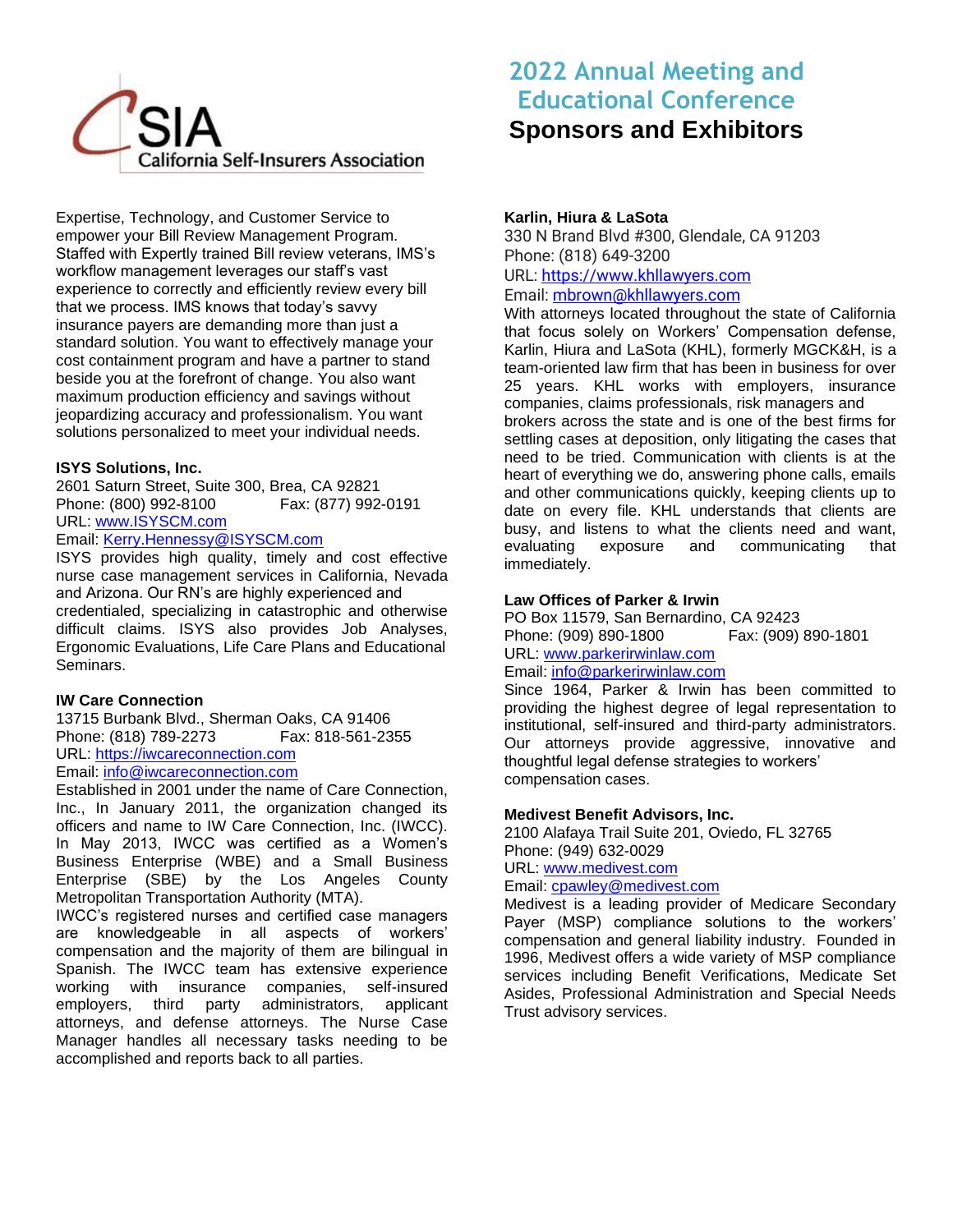

### **MedRisk**

2701 Renaissance Boulevard, Suite 200, King of Prussia, PA 19406

Phone: (800) 225-9675 Fax: (877) 724-7181

URL: [www.medrisknet.com](http://www.medrisknet.com/)

# Email: [medriskreferrals@medrisknet.com](mailto:medriskreferrals@medrisknet.com)

MedRisk is the leading provider of managed physical medicine for the workers' compensation industry and related market sectors.

Unified through a uniquely integrated support model, we pride ourselves in combining clinical expertise with highly personal service and responsiveness. This focus allows us to offer distinct value to each stakeholder in the workers' comp process – carriers and TPAs, employers, adjusters and case managers, physicians, network providers and the patients themselves.

In short, we're here for you; at MedRisk, you're never just a number – you're an individual who deserves a

solution tailored to your exact needs. We're here to help you reach your goals and improve your outcomes – whatever they may be.

#### **Pearlman, Brown & Wax**

15910 Ventura Blvd., 18<sup>th</sup> Floor, Encino, CA 91436 Phone: (818) 392-5413 Fax: (818) 386-5700 URL: [https://www.pbw-law.com](https://www.pbw-law.com/) 

### Email: [yl@4pbw.com](mailto:yl@4pbw.com)

Providing innovative counseling and litigation services to employers and their carriers for MORE THAN 30 YEARS.

Founded on the principle of providing the employer community of California with quality legal services, the Law Offices of Pearlman, Brown & Wax, LLP has earned a state-wide reputation for aggressive and comprehensive representation in employment law, workers' compensation defense, subrogation, liability defense, sports related injury defense and labor-related matters. Headed by founding partner Barry S. Pearlman, the firm has grown each year since its inception in 1984 and now maintains a staff of more than 50 experienced litigation specialists and a skilled support staff.

### **Pinnacle Case Management Solutions**

3380 La Sierra Ave. #104-691, Riverside, CA 92503 Phone: (559) 308-4929

URL: [http://www.pinnaclecasesolutions.com](http://www.pinnaclecasesolutions.com/)

Email: [juan@pinnaclecasesolutions.com](mailto:juan@pinnaclecasesolutions.com)

Here at Pinnacle, we are a team of diligent and result oriented individuals. Each of our nurses holds a deep rooted specific background that easily molds and impacts each of our patients, your employees.

Our nurses and team are truly passionate about what we do, in many times going above and beyond our "8-5". Our team is on call 24 hours a day 7 days a week. When

# **2022 Annual Meeting and Educational Conference Sponsors and Exhibitors**

a patient is injured and in pain, it takes no holidays. Here at Pinnacle we are committed to having a nurse available at all hours.

Pinnacle's foundation was made and molded by listening to our customers and patients.

### **RateFast**

2360 Mendocino Ave. Suite A2-325, Santa Rosa, CA 95403

Phone: (707) 484-5778 Fax: (707) 324-8686 URL: [www.rate-fast.com](http://www.rate-fast.com/) Email: [c.hall@rate-fast.com](mailto:c.hall@rate-fast.com)

RateFast is a patent pending, Web-based, software suite that gives doctors the tool they need to quickly write PR4 reports and calculate accurate WPI's. RateFast gives claims management the tool they need to save time, money and close claims fast.

### **Rising Medical Solutions**

325 North LaSalle Street, Suite 600, Chicago, IL 60654 Phone: (866) 274-7464 Fax: (312) 559-8450 URL: [https://www.risingms.com](https://www.risingms.com/) Email: [info@risingms.com](mailto:info@risingms.com)

Rising Medical Solutions provides a complete spectrum of solutions for managing the costs and quality of medical care for the workers' compensation, auto, liability, and group health markets.

Why? It's simple. Medical treatment frequently involves fear, pain, and hardship — physical, emotional, and financial. Rising eases the complex healthcare process so that helping and healing the patient becomes the primary emphasis. We facilitate quality, affordable medical care that delivers to payers the financiallyfocused service they expect, providers the reimbursement they deserve, and patients the medical treatment they need.

### **Testan Law**

PO Box 191795, Sacramento, CA 95819 Phone: (916) 548-4390

URL: [https://www.testanlaw.com](https://www.testanlaw.com/)

Email: [joannehall@testanlaw.com](mailto:joannehall@testanlaw.com)

Testan Law, founded in 1996 by its Senior Managing Partner, Steven C. Testan, is an innovative and dynamic national law firm dedicated to client service while embracing diversity. The firm's primary practice areas are the defense of workers' compensation and general liability claims, employment discrimination cases and related civil matters. With offices covering the states of California, Connecticut, Florida, Nevada, New Jersey and Oklahoma, the firm is uniquely positioned to handle the litigation needs of insurance carriers, third-party administrators and self-insured employers, in state and